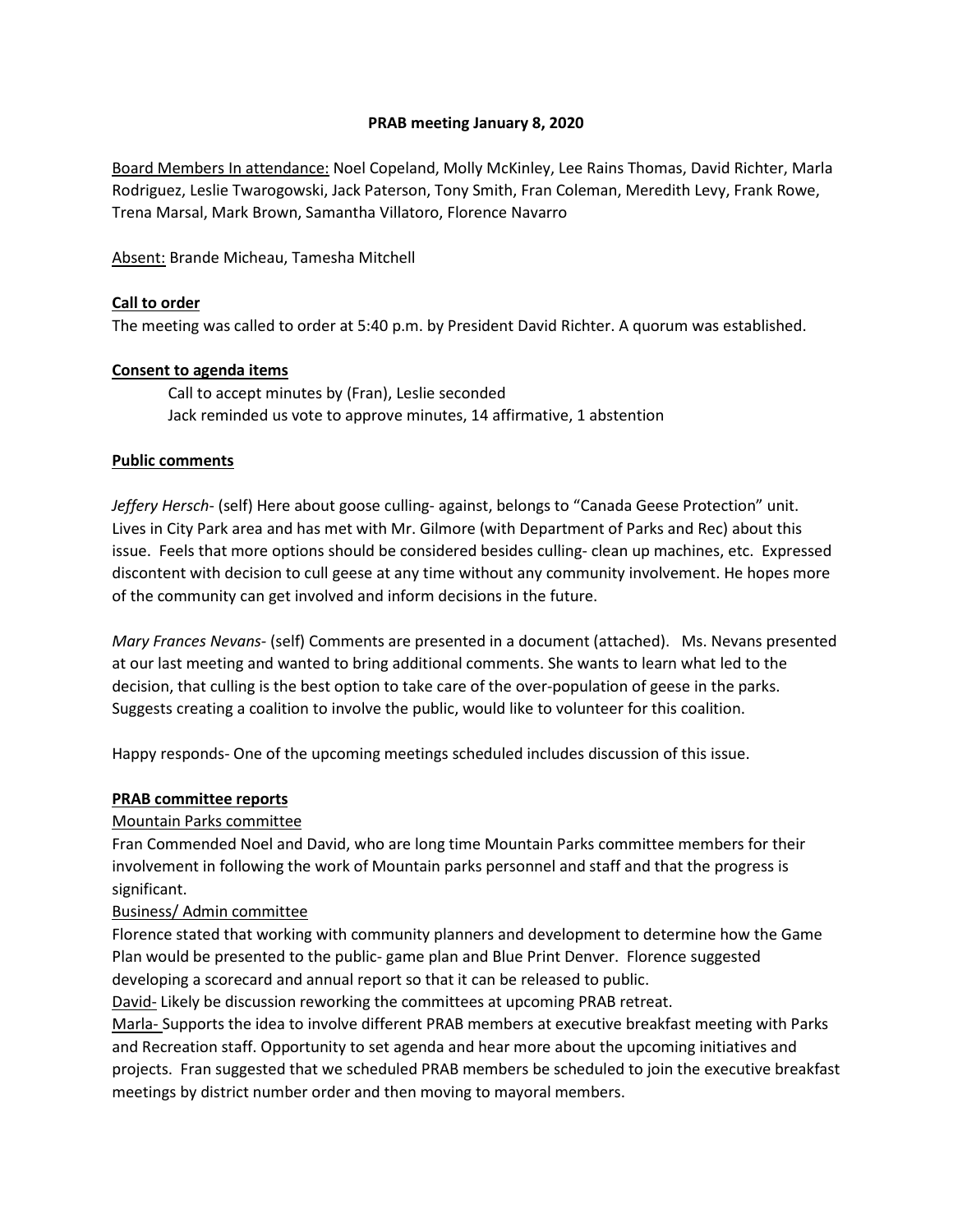Lee- Shared about taking notes at PRAB meetings and including attachments that are presented at meetings. Shared notes from mountain parks meeting, Civilian Conservation Corps (CCC) redevelopment project, focus of mountain parks to measure usage and monitor high traffic areas. Possibly acquiring new property for mountain parks. Thinking about how to make mountain parks more accessible to Denver kids and underserved populations.

Noel- For mountain parks presentation to PRAB, would like to see the vision and the scope of the development and future use of the parks. Usage reports requested for the PRAB presentation, hopes for a conversation about capacity, current utilization and future utilization. Perhaps considering the uses of each park, based on conservation and utilization. Primary uses are biking and hiking- usage needs to be managed.

Happy- We have both under and over utilized mountain parks, the question becomes how do we balance the various needs of the community. Wants the Mountain Parks staff/committee to help develop a plan to present to PRAB. Will ask the staff to identify who is using the park- share data about who the users are and the hot spots.

David- Uniquely, our mountain parks are in four or five other counties and users are often local residents to those counties.

Molly-Jeffco does a nice job with high demand parks, we could look to them for ideas.

Happy- Will ask to include in upcoming presentations, the relationship with other counties and other properties. Successes and challenges. Would like the outcome to be a base of understanding for this group to begin setting goals and supporting. Some is already embedded in the game plan and PRAB will be learning more.

## **Executive directors report**

## Park Hill Golf Course

Happy introduces Laura Aldrede- Community Planning and Development, Executive Director Working with Happy and other departments on Park Hill golf course and interpretation of the conservation easement by city attorney.

Learning on how to improve on community engagement. Big meetings, focus groups, accessibility (phone, email, in person, web). Lining up a series of ways for people to get involved in schools and community centers. Anticipate process to take a year. Factors of time- allowing enough time for community input- back and forth, understanding the potential uses and evaluate them- expertise and input. By the end we will know what the space could look like. Mayor Hancock and Happy have expressed that there will be park space.

# PRAB comments and discussion with Laura:

Members asked about make-up of stakeholder group and how the city would ensure a broad representation in community groups. Additionally, members asked what might happen if community desires something different from developer, like open space? Many concerns were stated by PRAB members about the need for honoring the open space history of Park Hill golf course.

Some discussion of the NPI (neighborhood planning initiative), brought up the recent transportation plan for 40<sup>th</sup> Avenue- NE- Montbello, Green Valley Ranch. New large developments require minimum of 10% park.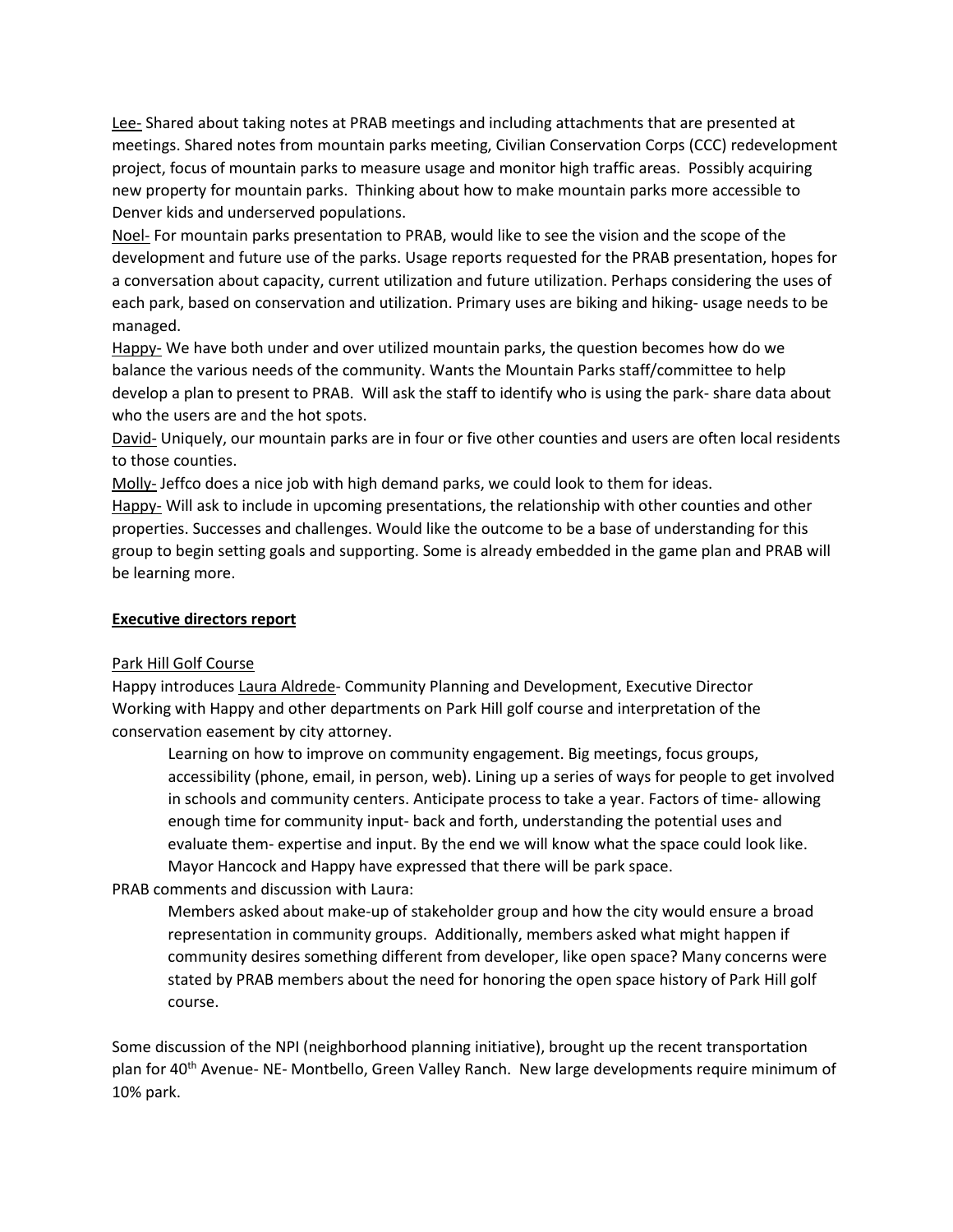Laura- Explained as planners, we work to convene and find places for collaboration and find the right place to be- even though it doesn't make everybody happy. We work for the people of Denver and are guided by the comprehensive 2040 plan which discussed where the city might be in 20 years, including planned use and transportation- blueprint Denver is a subset of this. Health, equity, authenticity- want to consider, what are the aspirations of the people of the city for what this land will be used for?

Happy- the broader question is engaging the community and looking at this in a broader context. Consider how it is involved in the bigger context of the city.

Board members brought up concerns about spending money to engage the community even before we know the conservation easement is not enforceable. Expressed that some assumptions were to keep area as open space. Clarified that if the consortium of the community wants that, then we will go down that path, it is a risk the developer has taken. Process will determine. Need to consider the entities and organizations that have contributed to the community historically. Make sure stakeholder group is not driven by government and is inclusive.

Discussion about resources needed to undertake this planning, when it seems somewhat predetermined to some board members. Questions on why moving forward with conservation easement in place.

Happy- The conservation easement is currently valid. The question is, what does the community want? The process of community engagement will determine the answer. The property owner has rights to be heard, as well the city council and community desires.

Laura- all community engagement will be open to everyone across the city of Denver. Encourages PRAB members to get involved, attend meetings and engage with community.

Skyline park redevelopment- Arapahoe street between 14<sup>th</sup> and 17<sup>th</sup> (Happy)

- Bond included funding (elevate), but not enough for entire project.
- Seeking input from public for a design for entire park, not just small improvements, but design concepts for entire park
- \$300,000 concept design, about a year, community engagement, stakeholder group, project team will develop plan for next block ( $16<sup>th</sup>$  to  $17<sup>th</sup>$ ), includes multi use space-beer garden, ice rink.
- Phase 2- north half of block funding is TBD (2.2M) estimated completion 2023. Various entities in the city are working on this project- Mayor, arts/venues department, Department of transportation infrastructure (DOTI). Parks and Rec department will take the lead with other agencies. Likely to have first public meeting in March.

16<sup>th</sup> street mall- scope of project is to replicate historic and iconic- from 80's. Objectives includeimprove pedestrian safety and mobility, enhance overall mall experience, encourage people to stay and visit more, elevate bond (13M).

# Urban forest Initiative- (Happy)